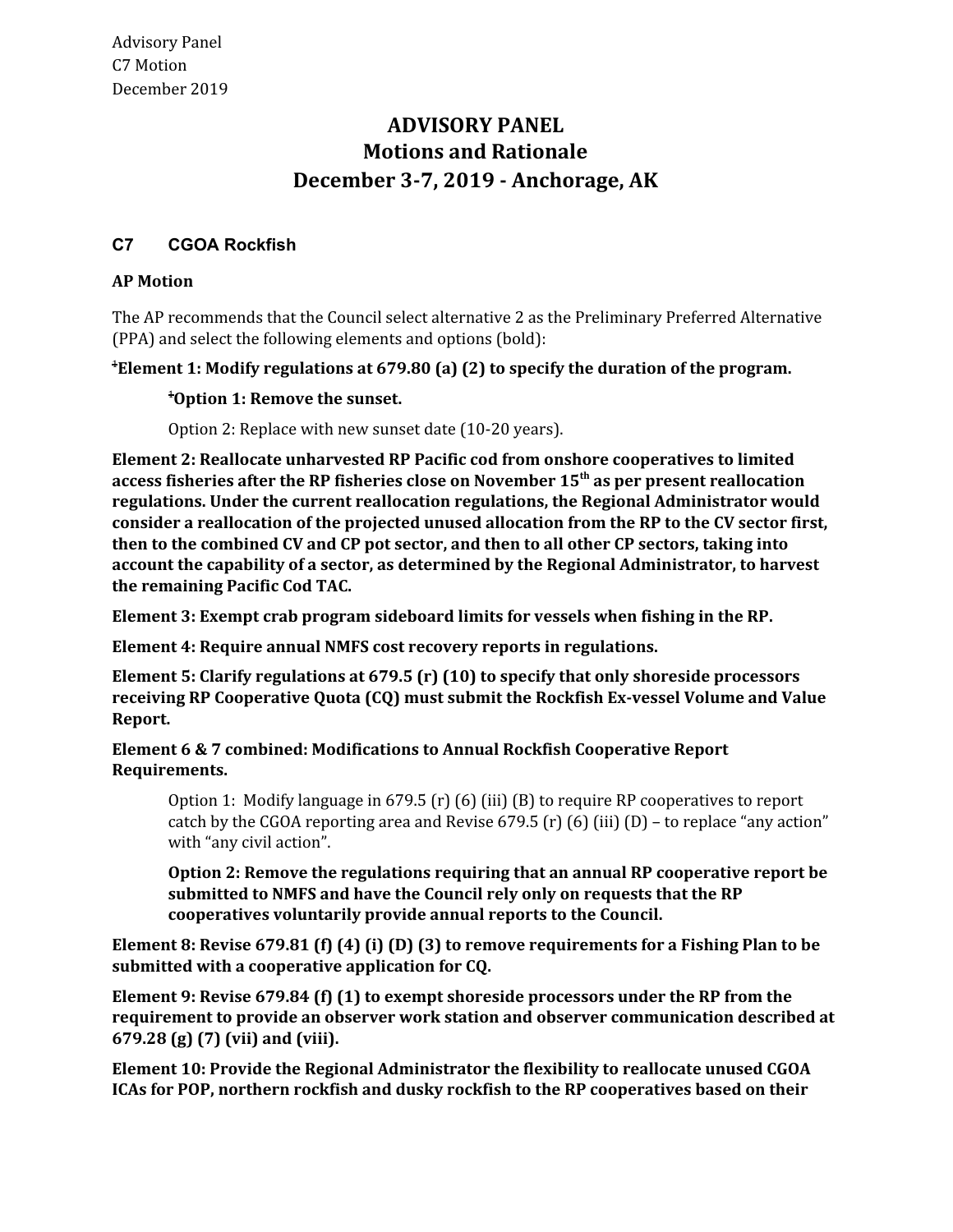Advisory Panel C7 Motion December 2019

 **respective initial allocation taking into account the capability of each sector, as determined by the Regional Administrator, to harvest the remaining ICAs.**

 **Element 11: Clarify regulations regarding accounting for inseason use caps when catcher/processor (CP) quota share (QS) is transferred for use by the CV sector where any** CP quota share transferred to the CV sector does not count to any of the use caps for the CV  **sector (cooperative cap, harvesting cap, processing caps, and ownership/use cap).**

#### **Element 12: Modify Cooperative Check-in Notice Times from 48 hours to 24 hours.**

 $^{2}$ New Element 13: Remove CP rockfish program sideboard limits in the Western Gulf of Alaska (WGOA) rockfish fisheries.

<sup>2</sup>New Element 14: Modify regulations at 679.23 (h) (1) by removing the 3-day stand down for CVs that fish for groundfish in the BSAI while Pollock or Pacific cod is open to directed fishing in the BSAI from the GOA stand down if they check into the Rockfish Program and fish in the CGOA Rockfish Program.

 *Amendment<sup>1</sup> to remove bold from Element 1 Option 1 failed 9-10 Amendment*<sup>2</sup> *to remove bold from Element 13 & 14 passed 10-9 Motion as amended passed 18-1*

### *Rationale for Amended Main Motion:*

- *● The rockfish program has increased flexibility and vessel accountability and improved PSC avoidance and safety at sea.*
- *● Many of the identified elements are minor tweaks to the program and provide clarifying direction requested from the agency*
- *● Public testimony supported advancement of the program and referenced its benefits and successes*
- *● Removing a sunset date from the program is appropriate; the program is successful and it's important to provide stability for participants for fisheries' investments. The program will remain subject to LAPP five year reviews and any necessary modifications can be made at that time.*
- *● The additional element 13 to remove CP rockfish program sideboards will not negatively impact other stakeholders because of the additional layer of A80 sideboards. Non-rockfish catcher vessels will continue to have access to WGOA rockfish as in the past.*

## *Rationale for Amendment 2:*

- *● It is prudent to wait for some amount of analysis and public notice before choosing elements for a PPA*
- *● It is unusual to recommend new un-analyzed elements for a PPA.*
- *● Waiting for the next iteration of the analysis for those new elements to be analyzed before adding to the PPA will likely not slow down the regulatory process.*